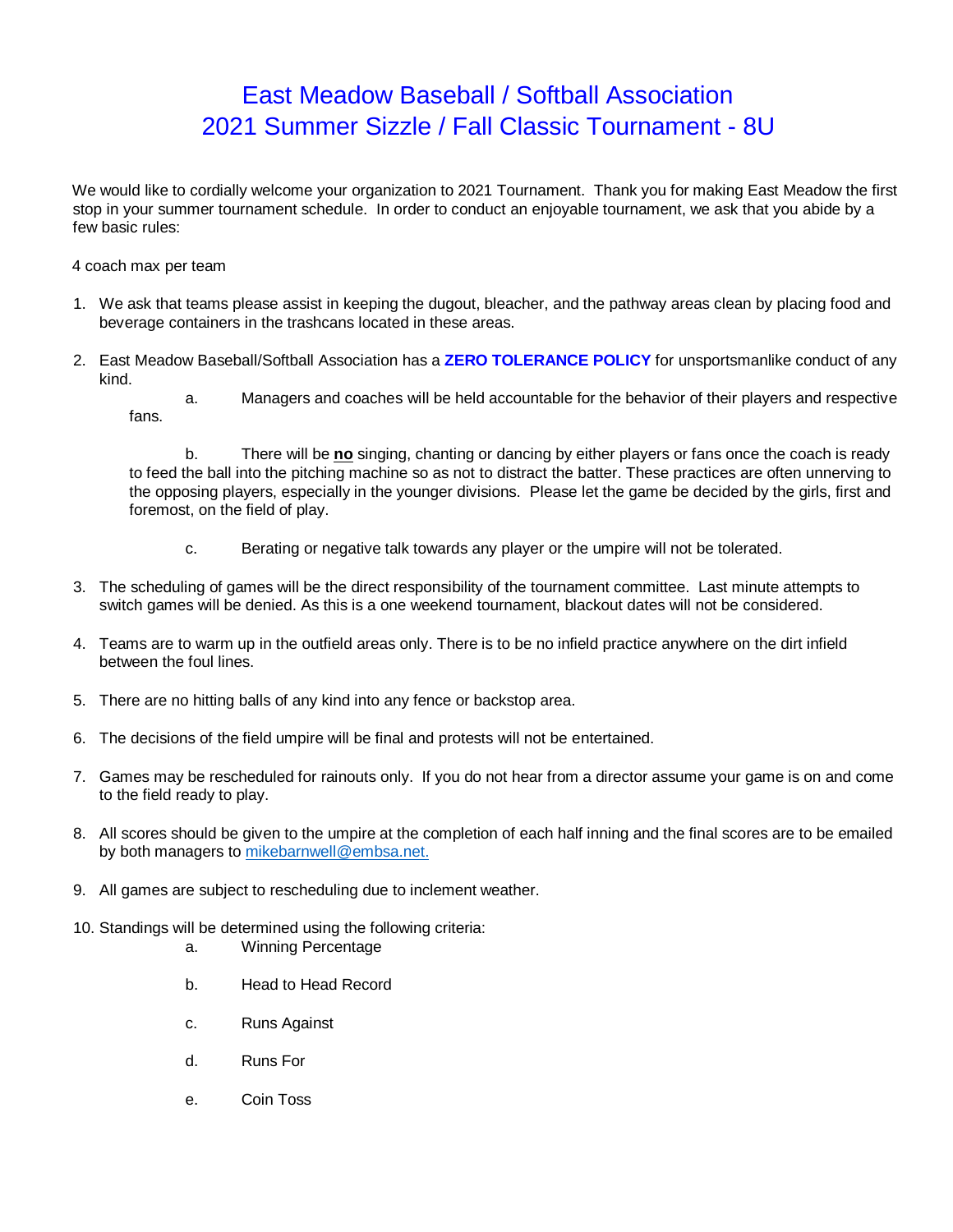## Remember it's all about the KIDS! > East Meadow Baseball Softball

| <b>Innings</b>                           | Each game will consist of a maximum of six innings (time permitting) with each half<br>inning ending after either three outs or four runners crossing home plate, there is no<br>limit to the number of runs scored in the sixth inning.                                                                                                                                                                                                                                                                                                                                                                                                                                                                                   |
|------------------------------------------|----------------------------------------------------------------------------------------------------------------------------------------------------------------------------------------------------------------------------------------------------------------------------------------------------------------------------------------------------------------------------------------------------------------------------------------------------------------------------------------------------------------------------------------------------------------------------------------------------------------------------------------------------------------------------------------------------------------------------|
| <b>Official Game</b>                     | A game is official after four complete innings. No new inning may begin after 1 hour<br>40 minutes and the game will end promptly at 1 hour 50 minutes from the scheduled<br>starting time. In the event that the time limit expires prior to the completion of the<br>sixth inning, the score will revert back to the last complete inning; if the home team is<br>leading and the time limit expires in the bottom of an inning, then the score will not<br>revert back.                                                                                                                                                                                                                                                 |
| <b>Umpires</b>                           | The 8U division utilizes youth umpires. The decision of the umpire is final. Once the<br>umpire makes a call it may not be reversed. In the event the umpire requires a<br>clarification of a rule, it must come from the director on duty.                                                                                                                                                                                                                                                                                                                                                                                                                                                                                |
| <b>Unsportsmanlike</b><br><b>Conduct</b> | It is the responsibility of the managers to control not only their players and coaches<br>but their spectators as well; any unsportsmanlike conduct directed at the umpires will<br>result in one warning from the umpire, a second offense will result in a forfeit by the<br>offending team.                                                                                                                                                                                                                                                                                                                                                                                                                             |
| <b>Bases</b>                             | Bases are 60' apart.                                                                                                                                                                                                                                                                                                                                                                                                                                                                                                                                                                                                                                                                                                       |
| <b>Balls</b>                             | 11" pitching machine balls are used.                                                                                                                                                                                                                                                                                                                                                                                                                                                                                                                                                                                                                                                                                       |
| <b>Uniforms</b>                          | Players are to be in matching uniforms with no duplicate numbers. Check to make<br>sure that no players are wearing watches, rings, pins, jewelry, earrings, or other<br>metallic objects. (exception: jewelry that alerts medical personnel to a specific<br>condition is permissible and it must be taped in place)                                                                                                                                                                                                                                                                                                                                                                                                      |
| <b>Minimum Number</b><br>of Players      | Eight players constitute a legal lineup. If a team cannot field a legal lineup at the<br>scheduled start time, then that team will forfeit the game. A forfeit will be recorded as<br>a score of 6-0.                                                                                                                                                                                                                                                                                                                                                                                                                                                                                                                      |
| <b>Home Team</b>                         | The home team will be decided by a coin toss prior to the start of the game. For<br>playoffs, home team is the highest seed.                                                                                                                                                                                                                                                                                                                                                                                                                                                                                                                                                                                               |
| <b>Pitching</b>                          | There is no pitching in this division. Pitching machines are set up approximately 35<br>feet away from home plate and each batter is given 5 pitches at approximately 35<br>MPH. If after the 5th pitch the ball in not put in play the batter is out. A ball may be<br>considered a "no pitch" if in the sole discretion of the umpire the pitch is either too high<br>or too low. For safety please keep the girls away from all pitching machines. A coach<br>from the batting team will feed the pitching machine. In order to keep the game at a<br>constant pace, the pitching machine should not be adjusted for each batter, but may<br>be adjusted if in the opinion of the umpire if the pitches become erratic. |
| <b>Batting Equipment</b>                 | For the safety of the players, all batters and base runners must wear batting helmets<br>with face masks and chin straps. Bats must be Softball Fast Pitch bats only; Slow Pitch<br>bats are not permitted.                                                                                                                                                                                                                                                                                                                                                                                                                                                                                                                |
| <b>Batting</b>                           | A Universal Batting Order is used in the 8U Division. Each player present at the game<br>gets a chance to bat. Because of the length of each half inning as described in<br>"scoring", each player may not bat every inning but no player will be permitted to bat                                                                                                                                                                                                                                                                                                                                                                                                                                                         |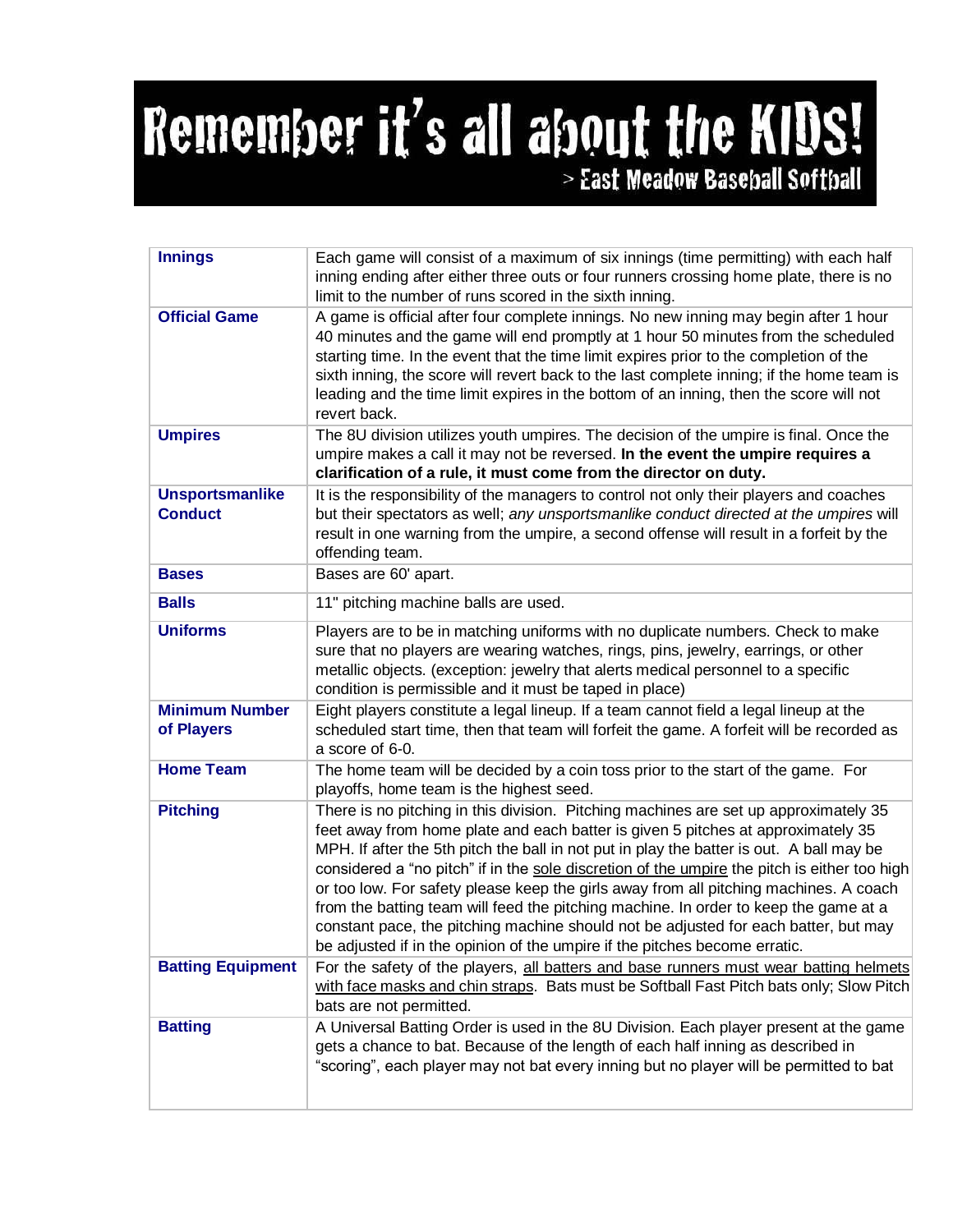|                           | twice until every player has batted at least once. Batting out of order constitutes an                                                                                                                                                                                                                                                                                                                      |
|---------------------------|-------------------------------------------------------------------------------------------------------------------------------------------------------------------------------------------------------------------------------------------------------------------------------------------------------------------------------------------------------------------------------------------------------------|
|                           | automatic out. Bunting is not permitted.                                                                                                                                                                                                                                                                                                                                                                    |
|                           |                                                                                                                                                                                                                                                                                                                                                                                                             |
|                           |                                                                                                                                                                                                                                                                                                                                                                                                             |
| <b>Dead Ball</b>          | If a batted ball hits either the pitching machine or the coach feeding the machine,                                                                                                                                                                                                                                                                                                                         |
|                           | each runner automatically advances one base. If there is no force then the runner                                                                                                                                                                                                                                                                                                                           |
|                           | shall not advance.                                                                                                                                                                                                                                                                                                                                                                                          |
| <b>Running Bases</b>      | A base runner is permitted to advance a maximum of two bases from where she<br>started during that play regardless if there was an overthrow during the advancement<br>attempt of the second base (i.e. a batter may only advance as far as second base, a<br>runner who started at first base may only advance as far as third base and a base<br>runner who started at second base may reach home plate). |
|                           | All base runners are in jeopardy as they advance from one base to the next, the only<br>exception is in the case of a "Dead Ball".                                                                                                                                                                                                                                                                          |
|                           | A runner is in jeopardy if attempting to advance on an overthrow.                                                                                                                                                                                                                                                                                                                                           |
|                           | A play at the bases requires the runner to slide, but if the runner elects not to slide,<br>she must avoid contact, or give herself up and be called out.                                                                                                                                                                                                                                                   |
|                           | If a runner goes more than 2 bases, she is a live runner when trying to return back to<br>the base she was not allowed to advance from.                                                                                                                                                                                                                                                                     |
|                           | Runners may not leave the base until the ball is put in play by the batter. There is no<br>stealing. Leaving the base prior to contact will result in an OUT. Umpire discretion                                                                                                                                                                                                                             |
| <b>Speed Up Rule</b>      | Coaches are expected to keep the game moving quickly. To minimize down time<br>between innings, catchers should put on their equipment before the last out is<br>recorded. Coaches are strongly encouraged to pull their catcher from a base when<br>there is one or two outs so she can put on her equipment. The last player to make a<br>batted out will be the substitute runner.                       |
| <b>Scoring</b>            | In order to avoid scoring discrepancies, both managers should compare scores at the<br>completion of the half inning and report the score to the umpire. The umpires<br>scorecard will be given to the tournament director. The manager of the winning team<br>will be responsible to email the final score to: mikebarnwell@embsa.net.                                                                     |
| <b>Mercy Rule</b>         | The mercy rule will be in effect if one team is leading by twelve runs after the<br>completion of the fourth inning, or ten runs after the completion of the fifth inning.                                                                                                                                                                                                                                  |
| <b>Fielding Positions</b> | A maximum of ten defensive players will be allowed on the field, with the tenth player<br>residing in the outfield. The outfielders must have their feet on the outfield grass when<br>the pitch is delivered.                                                                                                                                                                                              |
| <b>Defensive Coach</b>    | There will be a maximum of two defensive coaches in the outfield when the coach's                                                                                                                                                                                                                                                                                                                           |
|                           | team is on the field. The coach can instruct and position players at any time during<br>play but cannot touch any player while play is alive.                                                                                                                                                                                                                                                               |
| <b>Blood Rule</b>         | The league blood rule is enforced. A player with visible blood on herself or her uniform<br>will not be permitted to play until the bleeding is stopped and any visible blood is<br>covered with bandages or tape.                                                                                                                                                                                          |
| <b>Injury/Illness</b>     | In the event a player is injured/ill and leaves the game, their spot in the lineup will not<br>constitute an out.                                                                                                                                                                                                                                                                                           |
|                           | If the player becomes injured at her at bat, an out will not be charged but the next<br>batter will inherit her pitch count. If the player re-enters to play a defensive position,                                                                                                                                                                                                                          |